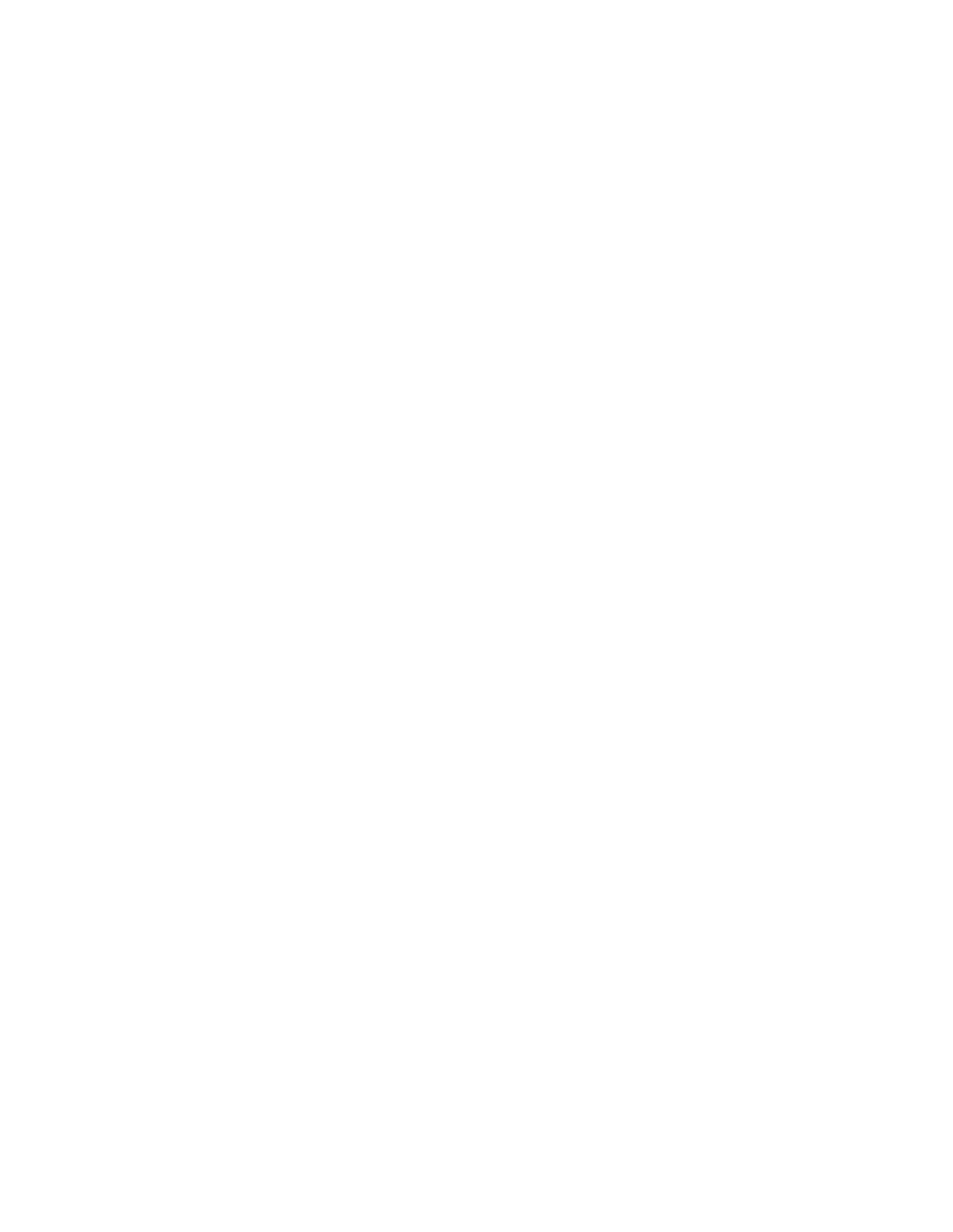

*28 May 2003* 

## **Iraqi Mobile Biological Warfare Agent Production Plants**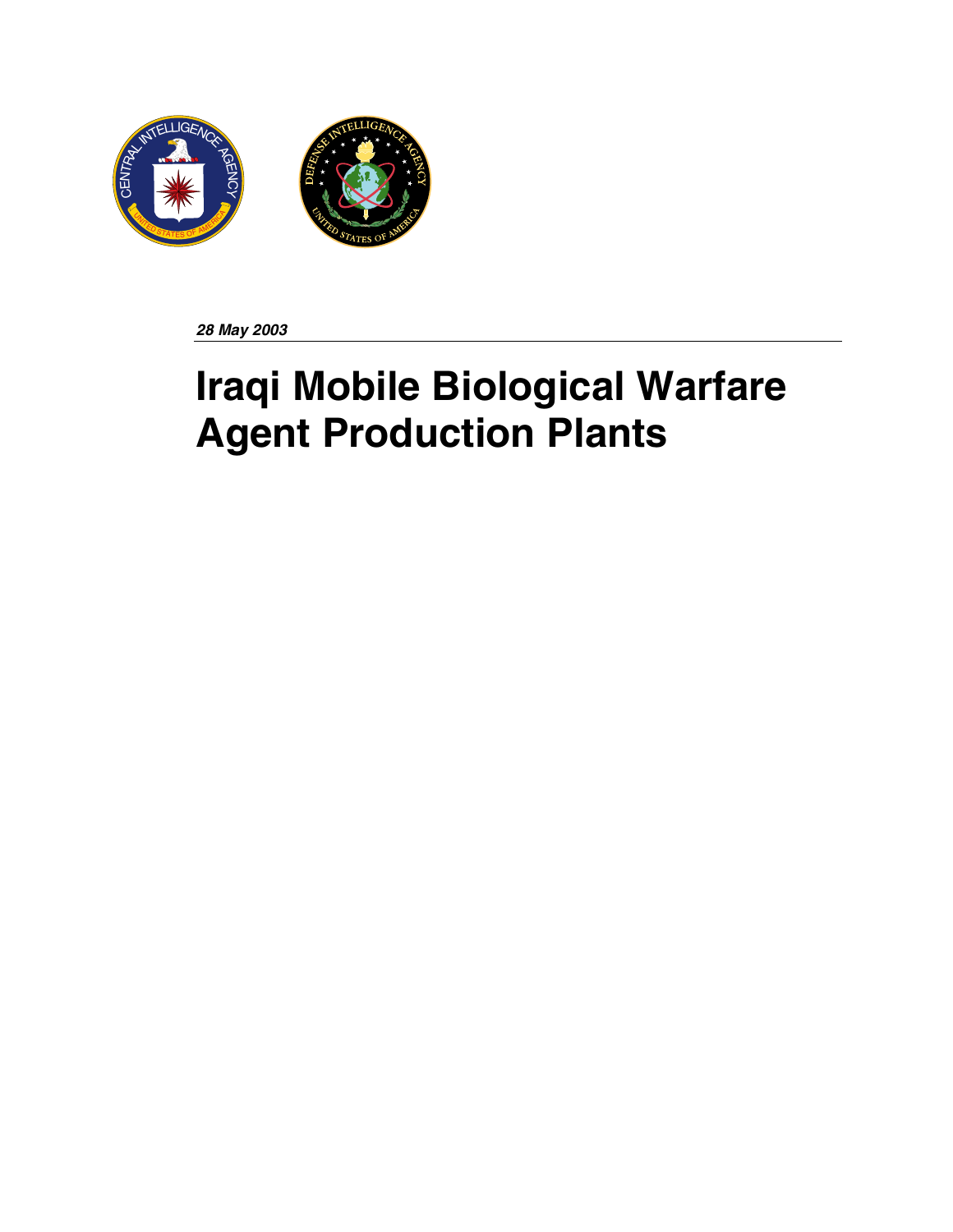### **Reported Mobile Plants Compared to Those Found in Iraq**



Exterior graphic from Secretary Powell's speech to the United Nations.



Interior graphic from Secretary Powell's speech showing original three-trailer design.

**Probable Biological Agent Production Plant** 



Exterior photograph of a probable mobile BW production plant found near Mosul, Iraq, in late April.



Interior graphic of a probable mobile BW production plant showing components similar to those in the far left trailer in the graphic on the left.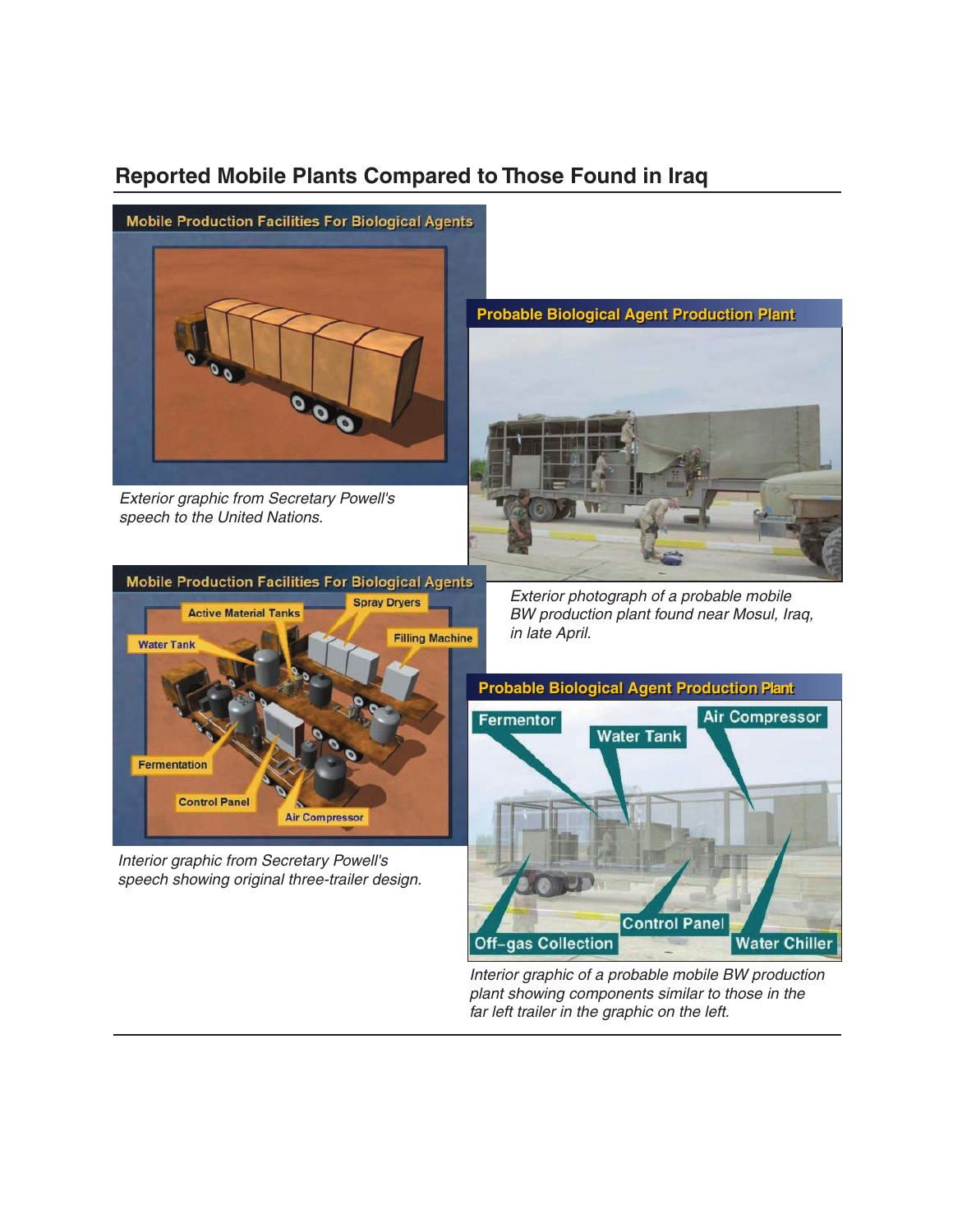#### **Iraqi Mobile Biological Warfare Agent Production Plants**

#### **Overview**

Coalition forces have uncovered the strongest evidence to date that Iraq was hiding a biological warfare program.

- Kurdish forces in late April 2003 took into custody a specialized tractor-trailer near Mosul and subsequently turned it over to US military control.
- The US military discovered a second mobile facility equipped to produce BW agent in early May at the al-Kindi Research, Testing, Development, and Engineering facility in Mosul. Although this second trailer appears to have been looted, the remaining equipment, including the fermentor, is in a configuration similar to the first plant.
- US forces in late April also discovered a mobile laboratory truck in Baghdad. The truck is a toxicology laboratory from the 1980s that could be used to support BW or legitimate research.

The design, equipment, and layout of the trailer found in late April is strikingly similar to descriptions provided by a source who was a chemical engineer that managed one of the mobile plants. Secretary of State Powell's description of the mobile plants in his speech in February 2003 to the United Nations (see inset) was based primarily on reporting from this source.

#### **Secretary Powell's Speech to the UN**

Secretary Powell's speech to the UN in February 2003 detailed Iraq's mobile BW program, and was primarily based on information from a source who was a chemical engineer that managed one of the mobile plants.

- Iraq's mobile BW program began in the mid-1990s—this is reportedly when the units were being designed.
- Iraq manufactured mobile trailers and railcars to produce biological agents, which were designed to evade UN weapons inspectors. Agent production reportedly occurred Thursday night through Friday when the UN did not conduct inspections in observance of the Muslim holy day.
- An accident occurred in 1998 during a production run, which killed 12 technicians—an indication that Iraq was producing a BW agent at that time.

Analysis of the trailers reveals that they probably are second- or possibly third-generation designs of the plants described by the source. The newer version includes system improvements, such as cooling units, apparently engineered to solve production problems described by the source that were encountered with the older design.

• The manufacturer's plates on the fermentors list production dates of 2002 and 2003—suggesting Iraq continued to produce these units as late as this year.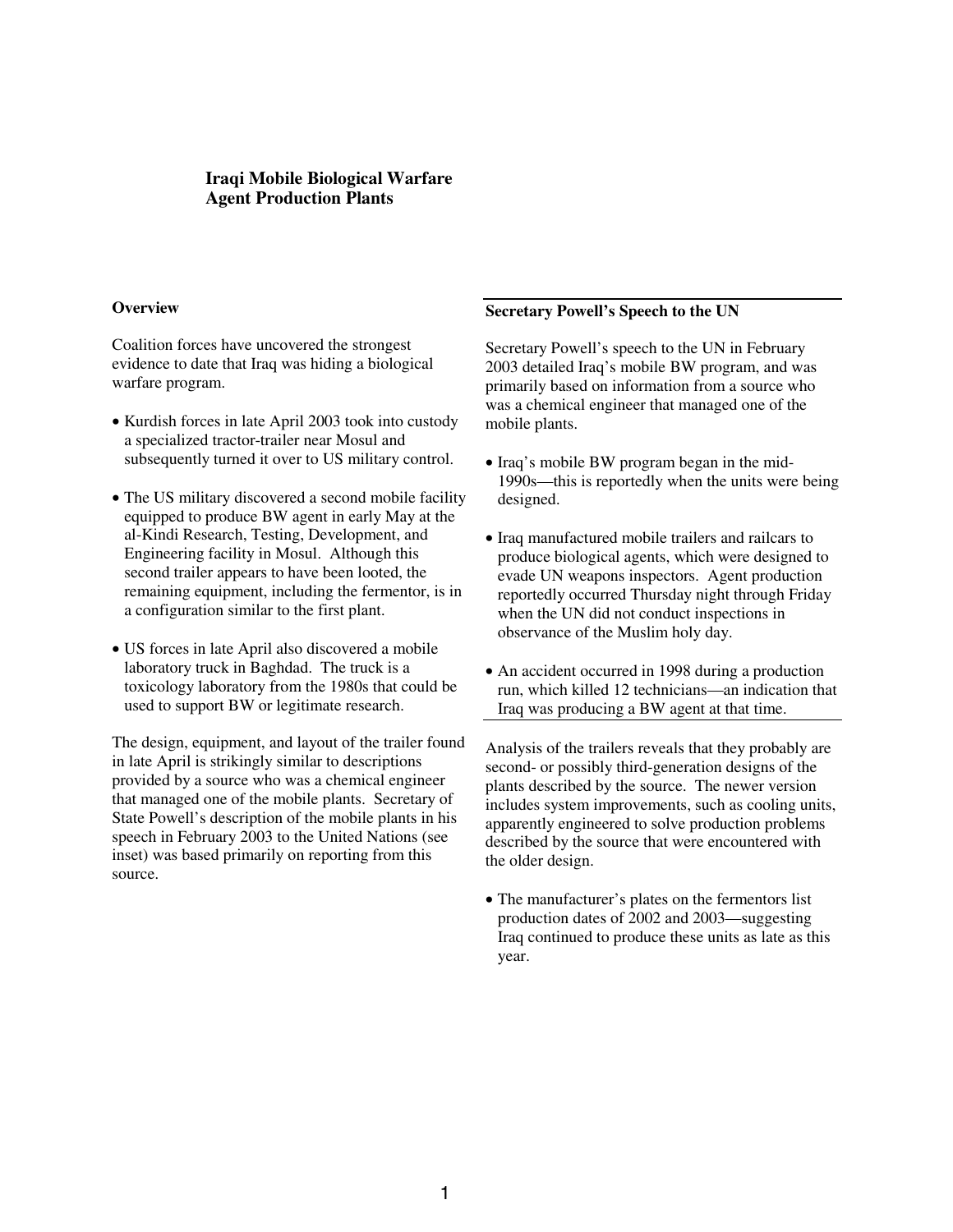#### **Prewar Assessment**

The source reported to us that Iraq in 1995 planned to construct seven sets of mobile production plants—six on semitrailers and one on railroad cars—to conceal BW agent production while appearing to cooperate with UN inspectors. Some of this information was corroborated by another source.

- One of the semitrailer plants reportedly produced BW agents as early as July 1997.
- The design for a more concealable and efficient two-trailer system was reportedly completed in May 1998 to compensate for difficulties in operating the original, three-trailer plant.
- Iraq employed extensive denial and deception in this program, including disguising from its own workers the production process, equipment, and BW agents produced in the trailers.

#### **Plants Consistent With Intelligence Reporting**

Examination of the trailers reveals that all of the equipment is permanently installed and interconnected, creating an ingeniously simple, selfcontained bioprocessing system. Although the equipment on the trailer found in April 2003 was partially damaged by looters, it includes a fermentor capable of producing biological agents and support equipment such as water supply tanks, an air compressor, a water chiller, and a system for collecting exhaust gases.

The trailers probably are part of a two- or possibly three-trailer unit. Both trailers we have found probably are designed to produce BW agent in unconcentrated liquid slurry. The missing trailer or trailers from one complete unit would be equipped for growth media preparation and postharvest processing and, we would expect, have equipment such as mixing tanks, centrifuges, and spray dryers.

#### **Prewar Iraqi Mobile Program Sources**

The majority of our information on Iraq's mobile program was obtained from a chemical engineer that managed one of the plants. Three other sources, however, corroborated information related to the mobile BW project.

- The second source was a civil engineer who reported on the existence of at least one trucktransportable facility in December 2000 at the Karbala ammunition depot.
- The third source reported in 2002 that Iraq had manufactured mobile systems for the production of single-cell protein on trailers and railcars but admitted that they could be used for BW agent production.
- The fourth source, a defector from the Iraq Intelligence Service, reported that Baghdad manufactured mobile facilities that we assess could be used for the research of BW agents, vice production.
- These other units that we have not yet found would be needed to prepare and sterilize the media and to concentrate and possibly dry the agent, before the agent is ready for introduction into a delivery system, such as bulk-filled munitions. Before the Gulf war, Iraq bulk filled missile and rocket warheads, aerial bombs, artillery shells, and spray tanks.

Our analysis of the mobile production plant found in April indicates the layout and equipment are consistent with information provided by the chemical engineer, who has direct knowledge of Iraq's mobile BW program.

• The source recognized pictures of this trailer, among photographs of unrelated equipment, as a mobile BW production plant similar to the one that he managed, even pointing out specific pieces of equipment that were installed on his unit.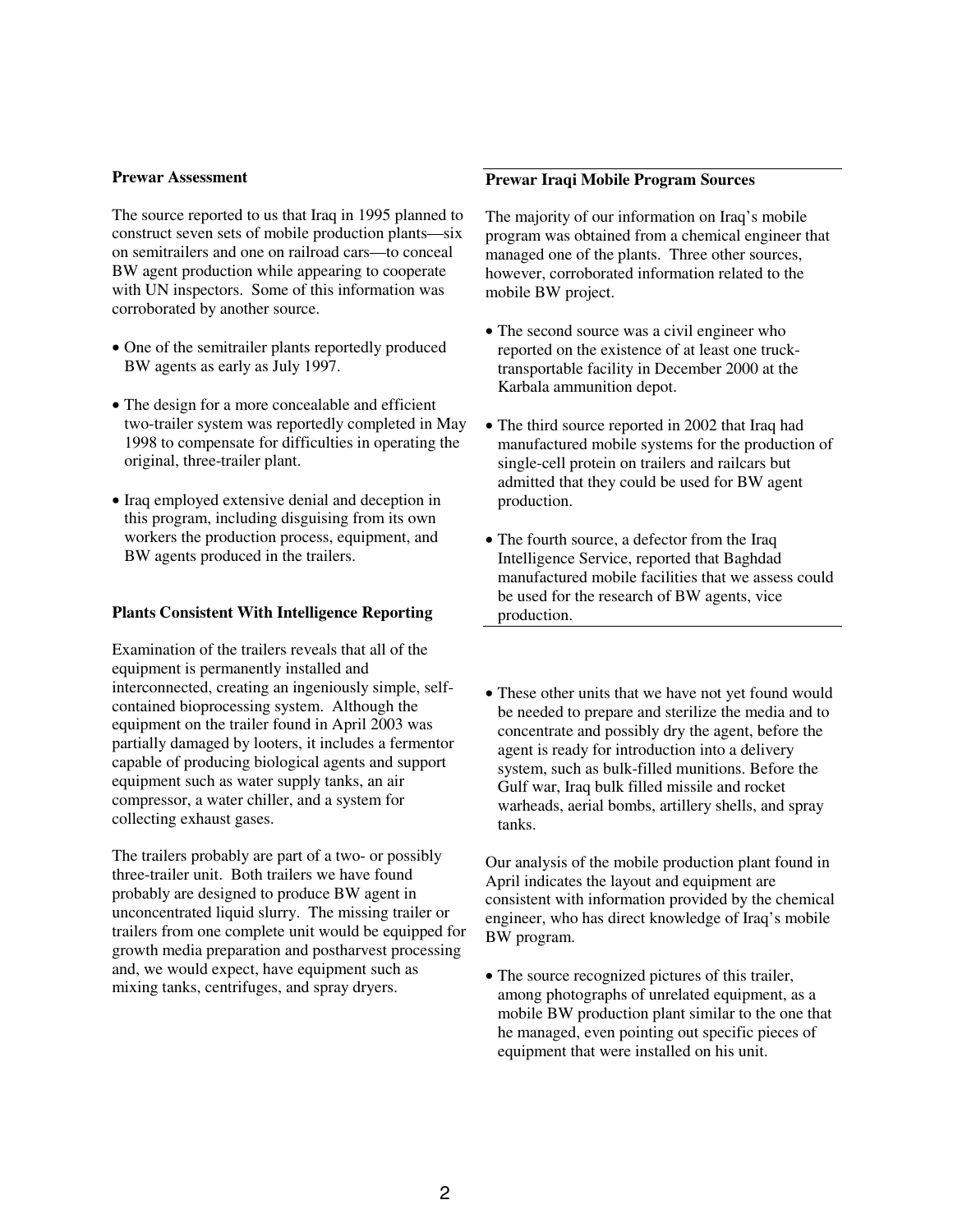

Fermentor. Exhaust gas compressor.

Common elements between the source's description and the trailers include a control panel, fermentor, water tank, holding tank, and two sets of gas cylinders. One set of gas cylinders was reported to provide clean gases—oxygen and nitrogen—for production, and the other set captured exhaust gases, concealing signatures of BW agent production.

- The discovered trailers also incorporate air-stirred fermentors, which the source reported were part of the second-generation plant design.
- Externally, the trailers have a ribbed superstructure to support a canvas covering that matches the source's description.
- Data plates on the fermentors indicate that they were manufactured at the same plant the source said manufactured equipment for the first generation of mobile plants. The plant also was involved in the production of equipment used in Iraq's pre-Gulf war BW program.

Employees of the facility that produced the mobile production plants' fermentor revealed that seven fermentors were produced in 1997, one in 2002 and one in 2003.



Interior view of fermentor, media tank, water supply tanks, and gas cylinders connected by pipes.

- The seven fermentors appear to corroborate the source's reporting that Iraq in the mid-1990s planned to produce seven mobile production plants.
- The two fermentors produced in 2002 and 2003 reportedly were sent to the al-Kindi Research, Testing, Development, and Engineering facility in Mosul—the site where the second trailer was found—and probably are the fermentors found on the trailers in US custody.

There are a few inconsistencies between the source's reporting and the trailers, which probably reflect design improvements.

- The original plants were reported to be mounted on flatbed trailers reinforced by nickel-plate flooring and equipped with hydraulic support legs. The discovered plants are mounted on heavy equipment transporters intended to carry army tanks, obviating the need for reinforced floors and hydraulic legs.
- The trailers have a cooling unit not included in the original plant design, probably to solve overheating problems during the summer months as described by the source.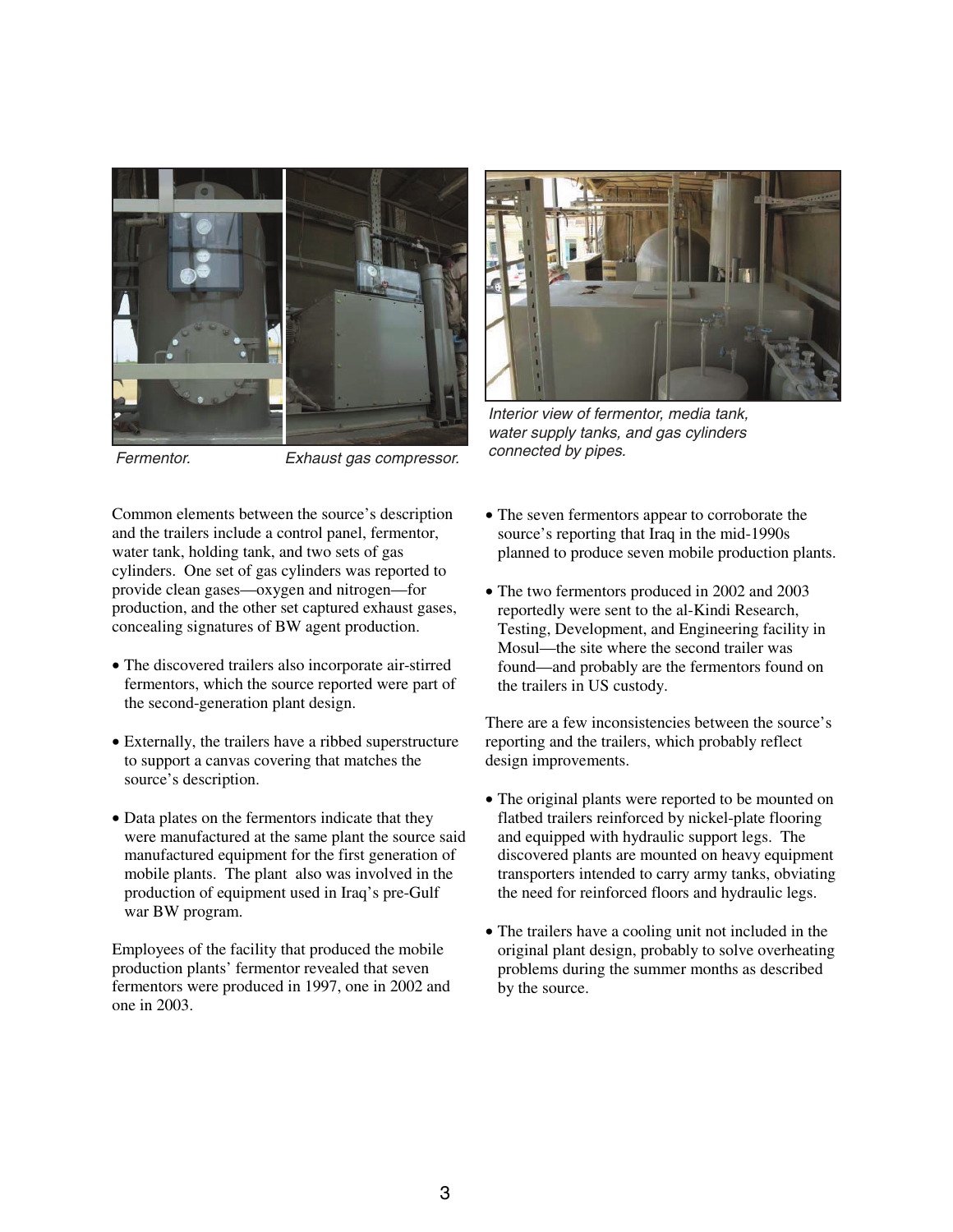• The original design had 18 pumps, but the source mentioned an effort to reduce the number to four in the new design. The trailer discovered in late April has three pumps.

#### **Legitimate Uses Unlikely**

Coalition experts on fermentation and systems engineering examined the trailer found in late April and have been unable to identify any legitimate industrial use—such as water purification, mobile medical laboratory, vaccine or pharmaceutical production—that would justify the effort and expense of a mobile production capability. We have investigated what other industrial processes may require such equipment—a fermentor, refrigeration, and a gas capture system—and agree with the experts that BW agent production is the only consistent, logical purpose for these vehicles.

- The capability of the system to capture and compress exhaust gases produced during fermentation is not required for legitimate biological processes and strongly indicates attempts to conceal production activity.
- The presence of caustic in the fermentor combined with the recent painting of the plant may indicate an attempt to decontaminate and conceal the plant's purpose.
- Finally, the data plate on the fermentor indicates that this system was manufactured in 2002 and yet it was not declared to the United Nations, as required by Security Council Resolutions.

Some coalition analysts assess that the trailer found in late April could be used for bioproduction but believe it may be a newer prototype because the layout is not entirely identical to what the source described.



Manufacturer's data plate on the fermentor.

A *New York Times* article on 13 May 2003 reported that an agricultural expert suggests the trailers might have been intended to produce biopesticides near agricultural areas in order to avoid degradation problems. The same article also reported that a former weapons inspector suggests that the trailers may be chemical-processing units intended to refurbish Iraq's antiaircraft missiles.

- Biopesticide production requires the same equipment and technology used for BW agent production; however, the off-gas collection system and the size of the equipment are unnecessary for biopesticide production. There is no need to produce biopesticides near the point of use because biopesticides do not degrade as quickly as most BW agents and would be more economically produced at a large fixed facility. In addition, the color of the trailer found in mid-April is indicative of military rather than civilian use.
- Our missile experts have no explanation for how such a trailer could function to refurbish antiaircraft missiles and judge that such a use is unlikely based on the scale, configuration, and assessed function of the equipment.
- The experts cited in the editorial are not on the scene and probably do not have complete access to information about the trailers.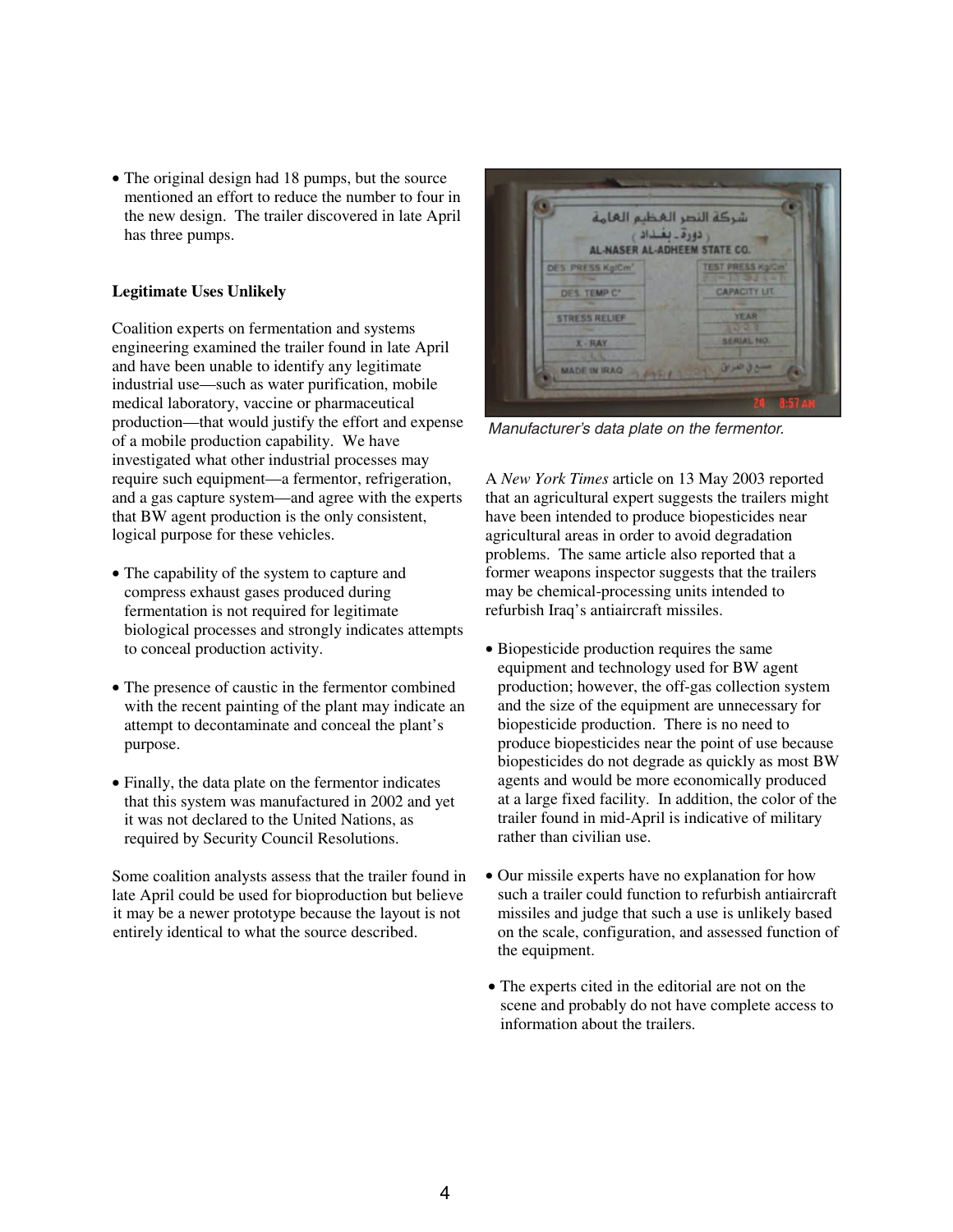#### **Hydrogen Production Cover Story**

Senior Iraqi officials of the al-Kindi Research, Testing, Development, and Engineering facility in Mosul were shown pictures of the mobile production trailers, and they claimed that the trailers were used to chemically produce hydrogen for artillery weather balloons. Hydrogen production would be a plausible cover story for the mobile production units.

• The Iraqis have used sophisticated denial and deception methods that include the use of cover stories that are designed to work. Some of the features of the trailer—a gas collection system and the presence of caustic—are consistent with both bioproduction and hydrogen production.

The plant's design possibly could be used to produce hydrogen using a chemical reaction, but it would be inefficient. The capacity of this trailer is larger than typical units for hydrogen production for weather balloons. Compact, transportable hydrogen generation systems are commercially available, safe, and reliable.

#### **Sample Collection and Analysis**

We continue to examine the trailer found in mid-April and are using advanced sample analysis techniques to determine whether BW agent is present, although we do not expect samples to show the presence of BW agent. We suspect that the Iraqis thoroughly decontaminated the vehicle to remove evidence of BW agent production. Despite the lack of confirmatory samples, we nevertheless are confident that this trailer is a mobile BW production plant because of the source's description, equipment, and design.

- The initial set of samples, now in the United States, was taken from sludge from inside the fermentor, liquid that was in the system and wipes from the equipment. A sample set also was provided to a coalition partner for detailed laboratory analysis.
- As we expected, preliminary sample analysis results are negative for five standard BW agents, including *Bacillus anthracis*, and for growth media for those agents. In addition, the preliminary results indicate the presence of sodium azide and urea, which do not support Iraqi claims that the trailer was for hydrogen production.
- Additional sample analysis is being conducted to identify growth media, agent degradation products, and decontamination chemicals that could be specific for BW agents, as well as to identify a chemical associated with hydrogen production.

#### **Mobile Production Plant Versus Mobile Laboratory?**

Although individuals often interchangeably use the terms production plant and laboratory, they have distinct meanings. The mobile production plants are designed for batch production of biological material and not for laboratory analysis of samples. A truckmounted mobile laboratory would be equipped for analysis and small-scale laboratory activities. US forces discovered one such laboratory in late April.

- The mobile laboratory—installed in a box-bodied truck—is equipped with standard, dual-use laboratory equipment, including autoclaves, an incubator, centrifuges, and laboratory test tubes and glassware.
- These laboratories could be used to support a mobile BW production plant but serve legitimate functions that are applicable to public heath and environmental monitoring, such as water-quality sampling.